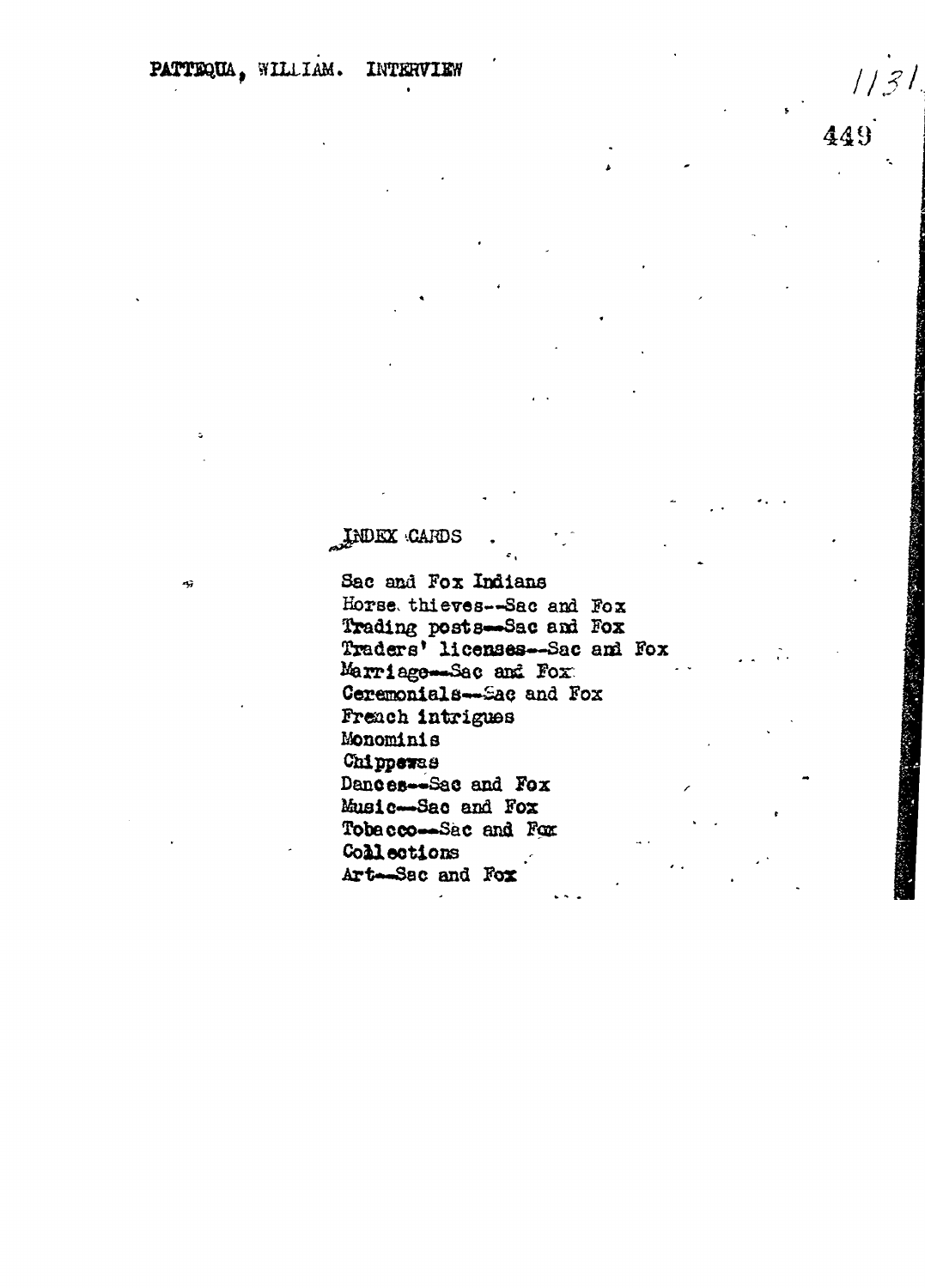| Field Worker: | Lenna M. Rushing<br>450<br>March 25, 1937               |
|---------------|---------------------------------------------------------|
|               |                                                         |
| BIOGRAPHY OF  | Mr. William Pattequa<br>(Full Blood Sac and Fox Indian) |
| Indian name   | Tus-se-ha<br>4 miles north of Shawnee, Oklahoma         |
| <b>E</b> ORN  | <b>Oklahoma</b>                                         |

1873

I was Oklahoma bom, and *grew* up in this country. . I spent my days huntin<sub>k</sub>, and fishing and riding as any of the Indian boys. When I was old enough to ride anywhere I wanted to, I fell in with a pretty tough bunch of boys. As for myself, I was as tough and ruthless as any of them. Two of my closest comrades were Milford Growing Horn and Dave Badfish, better know as Dave Avery. It was our business and livelihood to steal horses. We would swipe the Indian ponies, take them across the Creek County line, and turn them over to some horse thieves in that county who paid us for the ponies. Several people suspected us, but they could never get any thing on us. We could pick out the horses we wanted out of the herd, then come during the night, single them out, and be hours away before day break. This was possible. then: out, and be hours away before day break. This was possible, Fort Smith. There we stayed for quite a while, and finally we were released by the permission of the Sac and Fox agent since they could find no evidence against us. As a blind, I used to buy horses from find no evidence against used to buy horses from the second to buy horses from the second to buy horses from t<br>I used to buy horses from the second to buy horses from the second to buy horses from the second to buy horses Mr. Conkline here at the store at the store at the store at the agency. He was not the ona who range  $\alpha$ the store but had contracted a permit from the government to sell things to sell things the government to sell<br>This sell things the government to sell things the government to sell things the government of things the gove to the Indians  $1$  did not stay, around the agency much, though, becaust  $\alpha$  agency much, becaust  $\alpha$ 

I was always on the lookout for United States marshals.

**1131**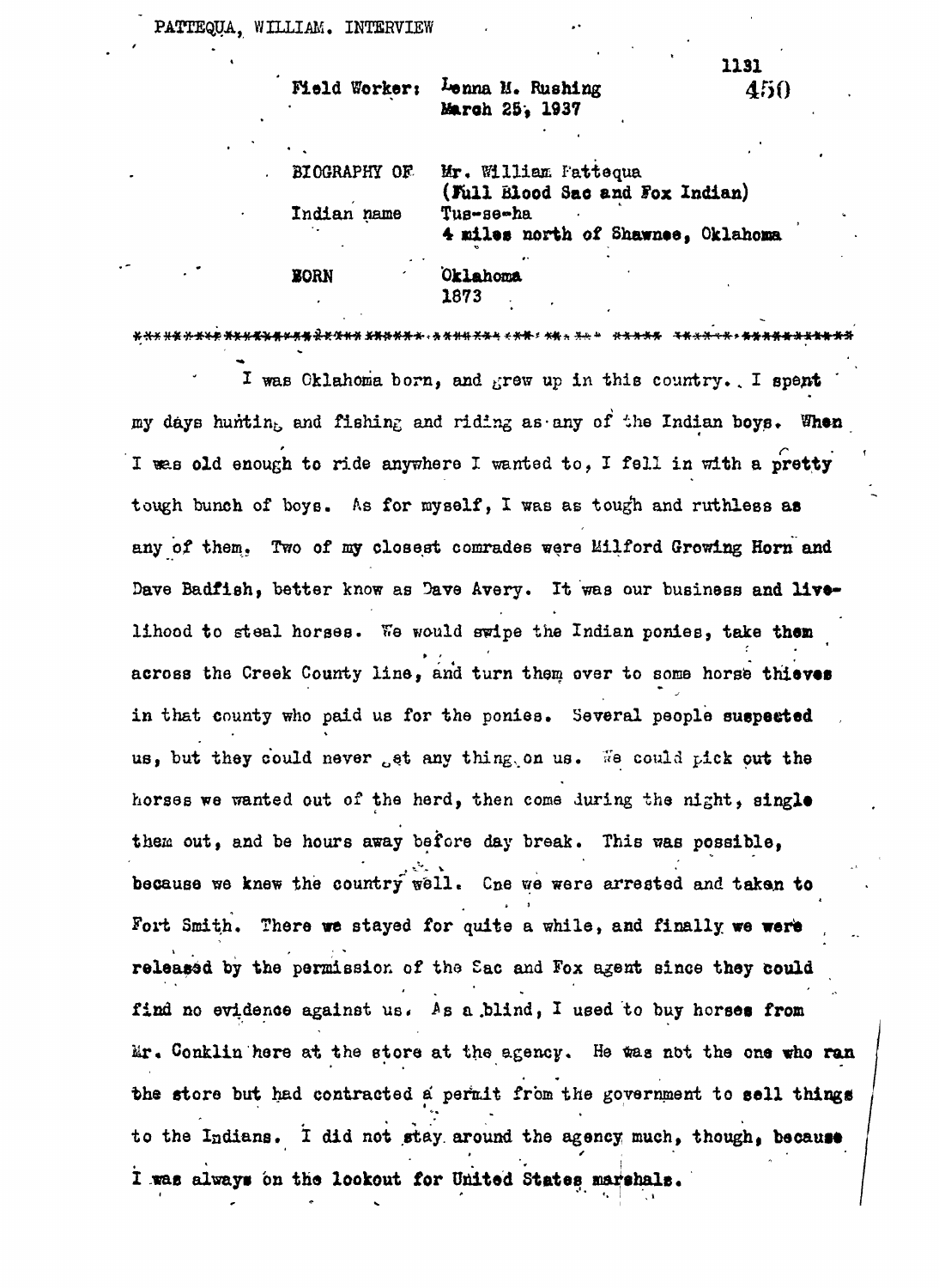PATTEQUA, WILLIAN. INTERVIEW

**I finally out out horse stealing after the opening. There were too many white people here, it was too thickly populated, and tliert were tf. S, deputies ever where. About that time I got married (Indian** Fashion) and I moved on a homestead one mile east of Chandler.

**I became a member of the Drum Dance Lodge along about this** This Lodge and its ceremonies originated from the French during time. time. This Lodge and its ceremonies originated from the French during the French and Indian War.

There was a coronway was (Frought . **\*. The fold them that the French government was going to** present them with something very valuabley and that as long as they kept the present they would be blessed. The Indians swallowed it all. **kept the present the present the present they would be blessed. I** and at a big ceremony the drums were given to the Indians with instructions how to use-them. It was supposed to invoke the Great White Spirit's **blessings when used.** Later, after the lodge had been established, the **blessings Theory Later, and the stablished.** Hen many and manifestic of the **itenchman came** to the me lodge"? All replied that they were. He then said, "You are my friends, and you must fight for your friends". In other words, this was used as a blind to force the Indians into an alliance with the French.

The drums and instruments were passed down from one tribe to another until it came into the possession of the Sac and Foxes. It was first in possession of the Monomonis and Chippewas, and I believe that . t t , **first in possession of the Honomo'nis and Chipp'ewas, and I believe that** northern tribes and gradually working down into the south. The Indians **nearly every tribe had bad them in its .possession, starting with the** came to believe that they were originating a dance of thier own, but it **northern tribes and gradually working down into the south. The Indian\* came to believe that they were originating a dance of thier own, but it .**

**Phere are four of these drums, and two others used in the state of the started with**  $\mathbf{r}$ ,•'•" • • \*

 $\mathbf{F}(\mathbf{r}) = \mathbf{F}(\mathbf{r})$  for the  $\mathbf{F}(\mathbf{r})$  of the  $\mathbf{F}(\mathbf{r})$  and two others used in the  $\mathbf{F}(\mathbf{r})$ 

- 2 - 1131

**451**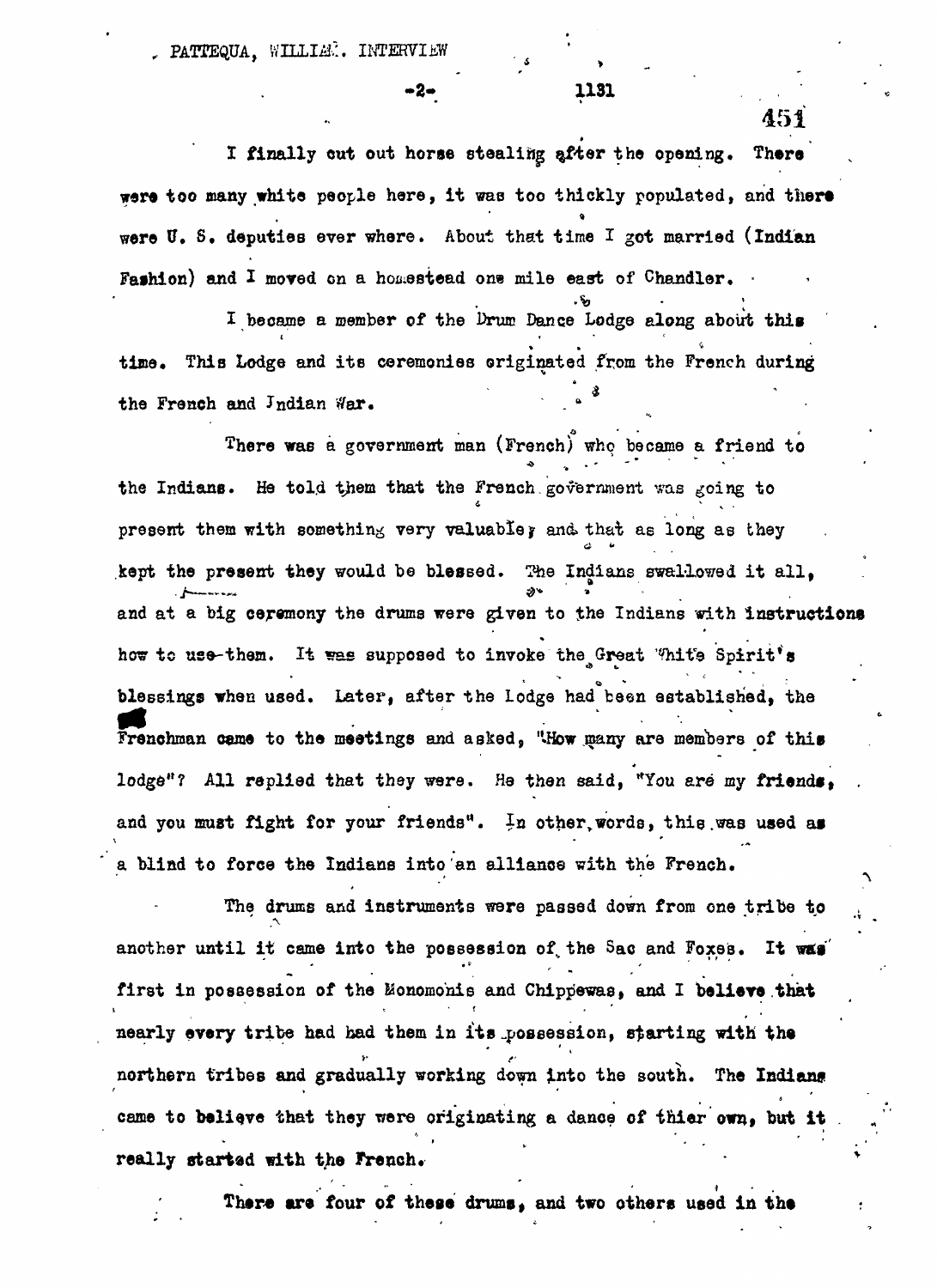RATTEQUA, WILLIAM. INTERVIEW

\* \* •

**• ' - <sup>3</sup>- • ' . " • UJ <sup>i</sup> .452**

**ceremony a\* it is today. The drums are used only four times a year, &&ee every season for four days. At the Dance singing, dancing, and feast lug tfke place. During the first and second days, the things are hauled** later the control of the control of the control of the control of the control of the control of the control of the control of the control of the control of the control of the control of the control of the control

**• The first day is.called the "Mourner's Day". All those who have lost beloved ones since the last dance, are dressed up in fine clothes. Their hair is combed, and every one waits- on then.**

**The second day is spent in a sort of reception. Syeryone is in the drum house. This drum house is located at the dance grounds ^ four miles east of Aydelotte on <5e-no-we\*e place. It is forty feet square, &ad in each of the four corners is a drum\* Between the drums and along the vail are seats for the spectators and dancers. No white pereoa is allowed inside the .house unless he is intermarried with the Indians.-**

**for every drum there is a set of singers, and these singers** can sing at no other drum but their own. At certain intervals clay pipes **with various kinds of tobacco are lit, passed arouad, and every one smokes. An American flag is used only to signify what it does in any other gathering..**

The drums, play one at a time until every one had played, and then they are put away until the next day. That is the end of the day's **ceremony when the. last drum has played.**

**At noon there is a feast.' £ach family COO& B something to eat and** brings it to the roundhouse and leaves it. Four or five men are appointed. **to serve the food. Sach person brings his own dishes and spoon, and takes** it away when he is through. After the feast is over, the women come back and get their own pots, take them to their cam, and wash them. Next day **and get their ow n pots , take the m t o thei r cam,'an d -wash,them. ' \$ejrt da y ]** they do the same thing.